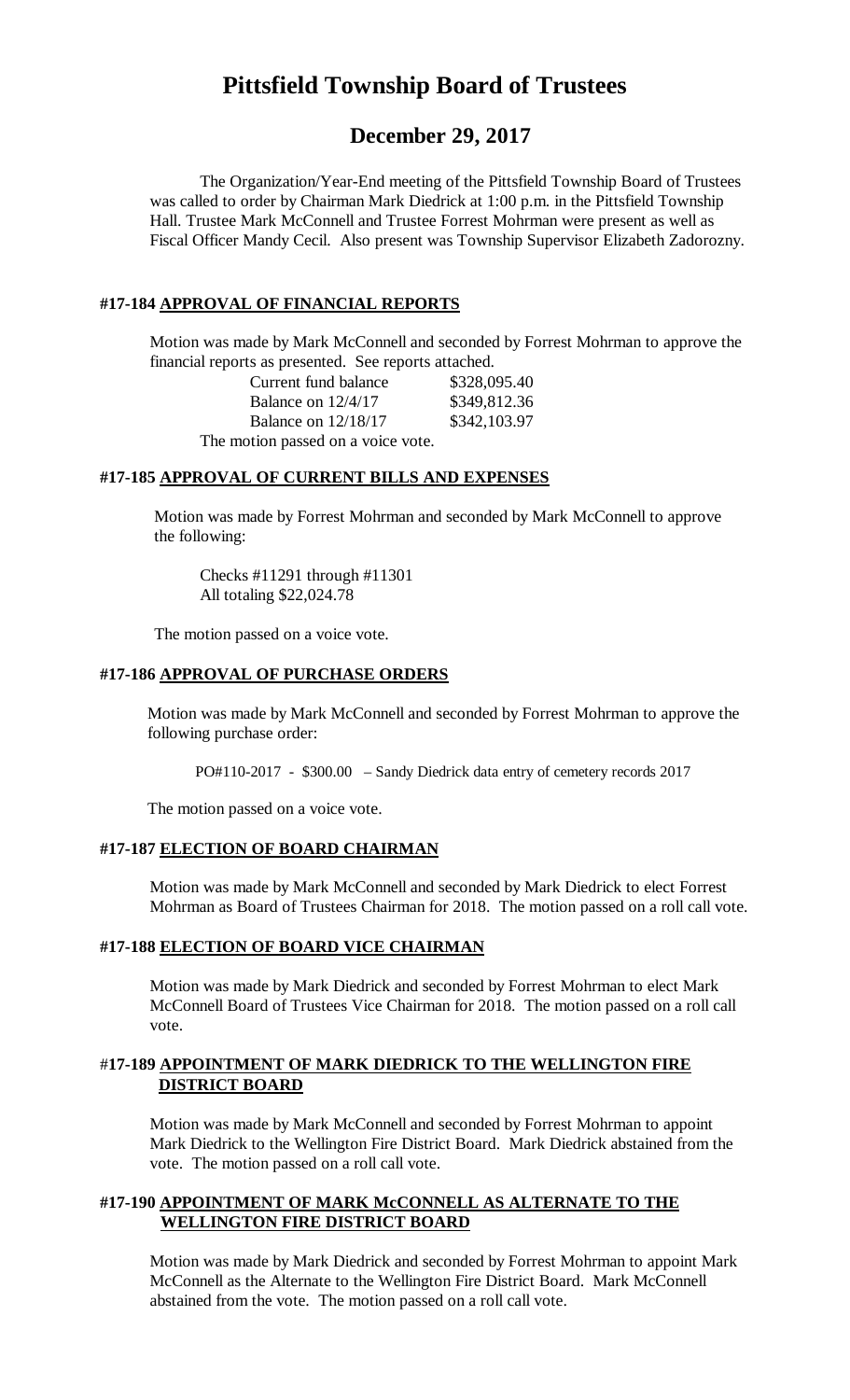## **#17-191 APPOINTMENT OF MARK McCONNELL AS REPRESENTATIVE TO THE CENTRAL LORAIN COUNTY AMBULANCE DISTRICT**

Motion was made by Mark Diedrick and seconded by Forrest Mohrman to appoint Mark McConnell as representative to the Central Lorain County Ambulance District. Mark McConnell abstained from the vote. The motion passed on a roll call vote.

#### **#17-192 APPOINTMENT OF FORREST MOHRMAN AS ALTERNATE REPRESENTATIVE TO THE CENTRAL LORAIN COUNTY AMBULANCE DISTRICT**

Motion was made by Mark Diedrick and seconded by Mark McConnell to appoint Forrest Mohrman as alternate representative to the Central Lorain County Ambulance District. Forrest Mohrman abstained from the vote. The motion passed on a roll call vote.

## **#17-193 APPOINTMENT OF FORREST MOHRMAN AS REPRESENTATIVE TO THE LORAIN COUNTY COMMUNITY ALLIANCE**

Motion was made by Mark McConnell and seconded by Mark Diedrick to appoint Forrest Mohrman as representative to the Lorain County Community Alliance. Forrest Mohrman abstained from the vote. The motion passed on a roll call vote.

## **#17-194 APPOINTMENT OF MARK MCCONNELL AS REPRESENTATIVE TO RURAL LORAIN COUNTY WATER AUTHORITY**

Motion was made by Forrest Mohrman and seconded by Mark Diedrick to appoint Mark McConnell as representative to Rural Lorain County Water Authority. Mark McConnell abstained from the vote. The motion passed on a roll call vote.

#### **#17-195 APPOINTMENT OF FORREST MOHRMAN AS REPRESENTATIVE TO THE LORAIN COUNTY GENERAL HEALTH DISTRICT ADVISORY COMMITTEE**

Motion was made by Mark Diedrick and seconded by Mark McConnell to appoint Forrest Mohrman as representative to the Lorain County General Health District Advisory Committee. Forrest Mohrman abstained from the vote. The motion passed on a roll call vote.

## **#17-196 APPROVAL TO SET SALARIES AND WAGES FOR 2018 ACCORDING TO THE BUDGET BASED SALARY STRUCTURE AS DEFINED BY THE STATE OF OHIO**

Motion was made by Mark McConnell and seconded by Forrest Mohrman to set salaries and wages for 2018 according to the budget based salary structure as defined by the state of Ohio. The motion passed on a roll call vote.

## **#17-197 APPROVAL TO MAKE THE SALARY FOR THE TOWNHALL SUPERVIOR \$12,000 ANNUALLY, BEGINNING JANUARY 1, 2018**

Motion was made by Mark Diedrick and seconded by Mark McConnell to make the salary for the Townhall Supervisor \$12,000 annually, beginning January 1, 2018. The motion passed on a roll call vote.

## **#17-198 APPROVAL FOR A 4% SALARY INCREASE FOR THE MAINTENANCE SUPERVIOR AND ADDITIONAL 5 DAYS OF VACATION, FOR 20 YEARS OF SERVICE, BEGINNING JANUARY 1, 2018**

Motion was made by Mark McConnell and seconded by Forrest Mohrman for a 4% salary increase for the Maintenance Supervisor, and additional 5 days of vacation, for 20 years of service, beginning January 1, 2018. The motion passed on a roll call vote.